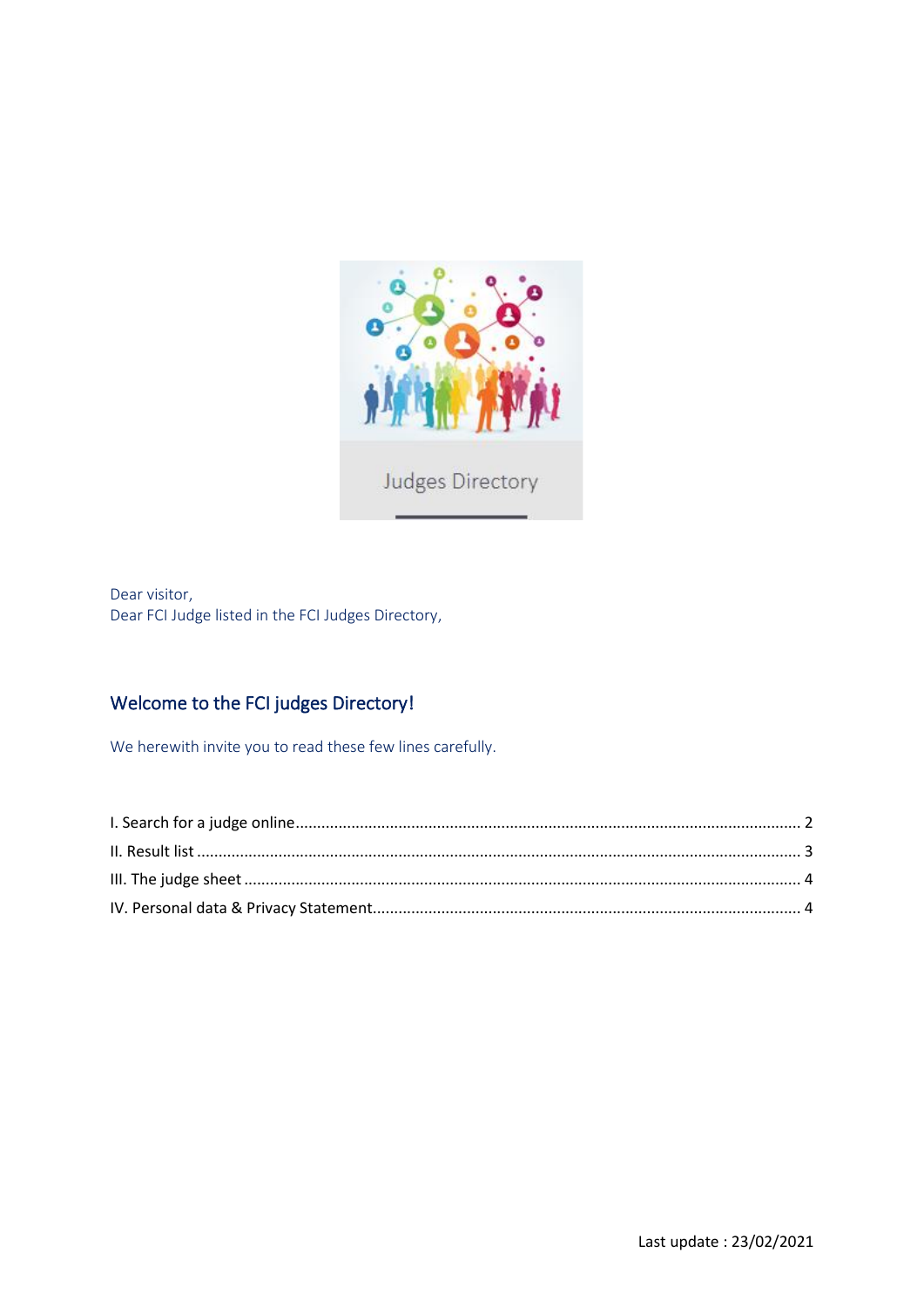## <span id="page-1-0"></span>I. Search for a judge online

| Judges Directory                                         |                                        |
|----------------------------------------------------------|----------------------------------------|
| Directory                                                |                                        |
| Last name of the judge                                   |                                        |
| Section                                                  | Country                                |
| Discipline<br>All disciplines<br>$\overline{\mathbf{v}}$ |                                        |
|                                                          | <b><i>C</i></b> Reset<br>Q Search      |
|                                                          | About the FCI judges directory $\odot$ |

Any judge listed in the FCI judges Directory is under the exclusive responsibility of the National Canine Organization (NCO) of the Country where he(she) has his(her) legal residence (referred to as NCO in charge of the judge). A list of NCO members and contract partners of the FCI is available under [Members.](http://www.fci.be/en/members/) The members and contract partners are divided into 3 FCI Sections (referred to as Section): [The Americas & Caribbean](http://www.fci.be/en/members/members.aspx?section=1) - [Europe](http://www.fci.be/en/members/members.aspx?section=3) - [Asia, Africa & Oceania.](http://www.fci.be/en/members/members.aspx?section=4)

The FCI Judges Directory includes FCI international judges for all Disciplines, not only FCI show judges.

An advanced search tool for show judges (search for FCI breed and group judges, BIS judges, FCI allbreed national and international judges and judges of a breed not officially recognized by the FCI) is available, provided that the discipline Shows has been previously selected.

| <b>Judges Directory</b> |                                                                                                                                                                                |
|-------------------------|--------------------------------------------------------------------------------------------------------------------------------------------------------------------------------|
|                         |                                                                                                                                                                                |
| <b>Directory</b>        |                                                                                                                                                                                |
| Last name of the judge  |                                                                                                                                                                                |
|                         |                                                                                                                                                                                |
| Section                 | Country                                                                                                                                                                        |
| <b>Discipline</b>       |                                                                                                                                                                                |
| Shows                   | $\boxplus$ 1 - Sheepdogs and Cattledogs (except Swiss Cattledogs) $\Box$<br>$\boxplus$ 2 - Pinscher and Schnauzer - Molossoid and Swiss Mountain and Cattledogs $\square$<br>▼ |
|                         | $\boxplus$ 3 - Terriers $\Box$                                                                                                                                                 |
|                         | $\boxplus$ 4 - Dachshunds $\Box$                                                                                                                                               |
|                         | $\boxplus$ 5 - Spitz and primitive types $\square$                                                                                                                             |
|                         | $\boxplus$ 6 - Scent hounds and related breeds $\Box$                                                                                                                          |
|                         | $\boxplus$ 7 - Pointing Dogs $\square$                                                                                                                                         |
|                         | <b>⊞ 8 - Retrievers - Flushing Dogs - Water Dogs</b>                                                                                                                           |
|                         | $\boxplus$ 9 - Companion and Toy Dogs $\square$                                                                                                                                |
|                         | $\boxplus$ 10 - Sighthounds $\square$<br>$\oplus$ Breeds not officially recognized by the FCI                                                                                  |
|                         |                                                                                                                                                                                |
|                         | <b>۞</b> Reset<br>Q Search                                                                                                                                                     |
|                         |                                                                                                                                                                                |
|                         | Q All-breed national judges<br>Q All-breed international judges<br>Q BIS (Best in Show) judges                                                                                 |
|                         | About the FCI judges directory $\bullet$                                                                                                                                       |

P.S.: Only a very limited number of show judges are under the responsibility of the FCI (referred to as FCI in the list of Countries)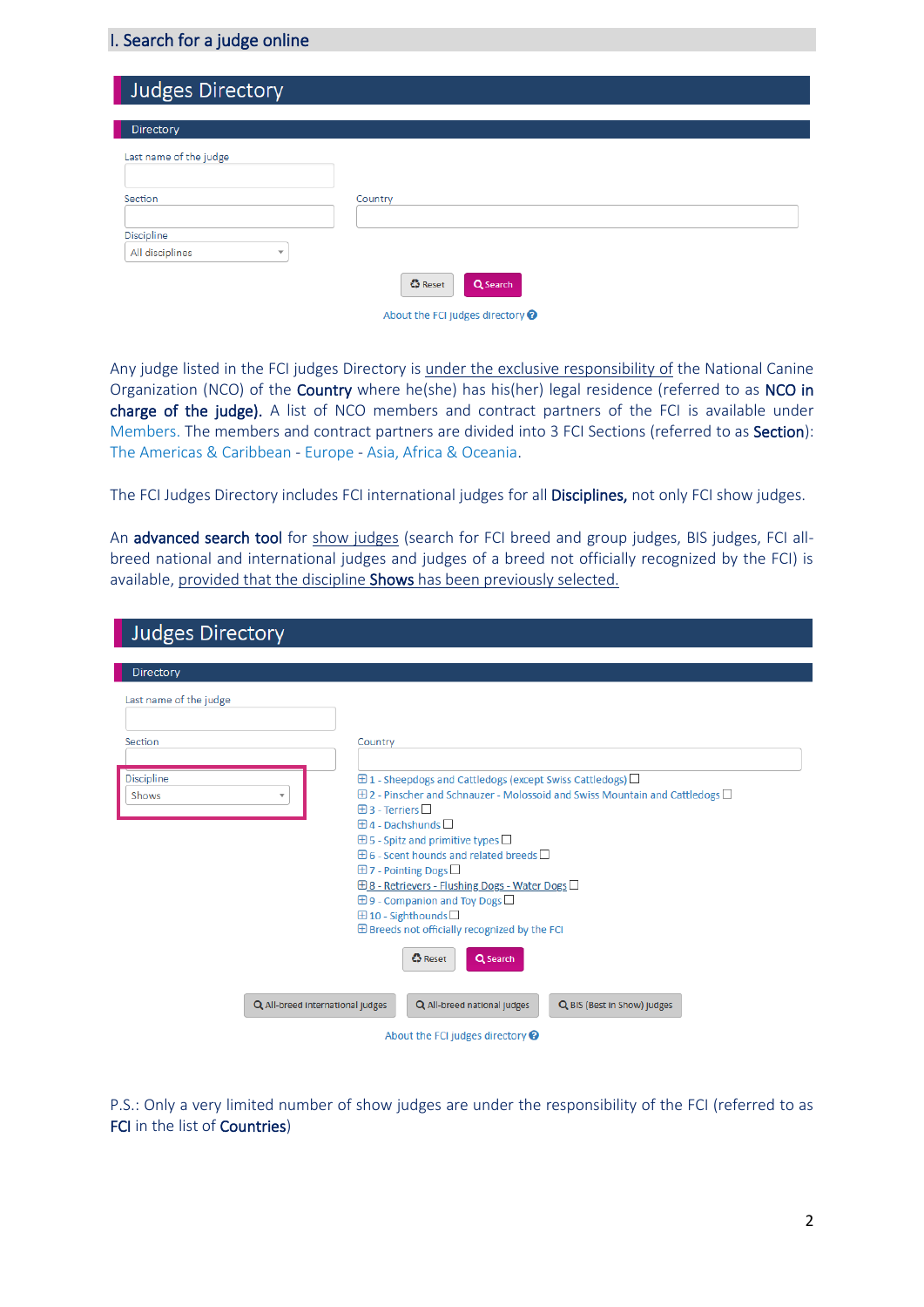## <span id="page-2-0"></span>II. Result list

Number Last name First name NCO in charge of the judge **Discipline Status** 

<sup>1</sup> A written authorization from the NCO in charge of the judge is required to judge at a FCI international show.

• An identification number (consisting of the two-letter ISO code of the country (NCO) in charge of the judge followed by a sequence number) (referred to as Number) is assigned to each judge in this Directory.

Example: BR14 = identification number for a Brazilian judge under the responsibility of the Confederaçao Brasileira de Cinofilia (BRAZIL).

For judges under the responsibility of the FCI, the two-letter ISO code of the country has been replaced by the initials FCI (Fédération Cynologique Internationale).

Example: FCI4 = identification number for a judge under the direct responsibility of the FCI.

NCO in charge of the judge= National Canine Organization of the Country where the judge has his(her) legal residence

Example: Dansk Kennel Klub (DENMARK)

For each judge listed in this Directory, the FCI discipline (referred to as Discipline) for which he/she judge has been authorized appears in the result list of judges.

Examples:

1) Discipline = Shows for judges that are allowed to officiate at FCI international CACIB shows. 2) Discipline = Obedience for judges that are allowed to officiate in FCI international Obedience competitions

• Any judge listed in this Directory has a status (referred to as Status): Active, Suspended or Excluded.

• For show judges whose Last name is followed by  $\bullet$  a written authorization issued by the National Canine Organization in charge of the judge is required to judge at a FCI international CACIB show.